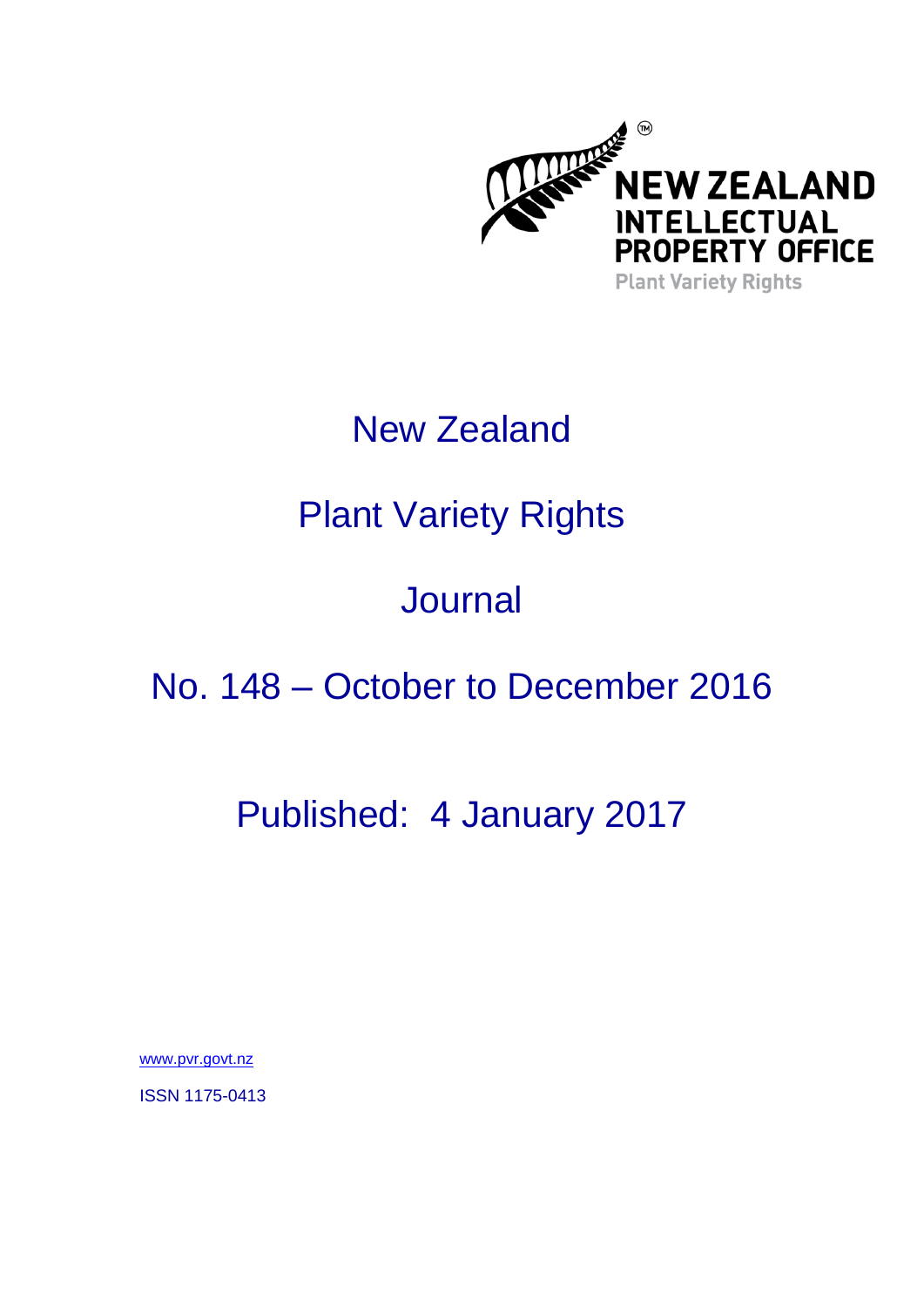#### VIII. GENERAL INFORMATION

#### VIII.A CLOSING DATES – NOTICE TO BREEDERS ENTERING VARIETIES IN CENTRAL DUS TRIALS

#### CONDUCTED BY THE PVR OFFICE

You will need to meet the following deadline in order to have your variety included in the central trials to be established in 2017 –

| Clover                       | Make application by 14 January 2017 |
|------------------------------|-------------------------------------|
| Grasses                      | Make application by 1 February 2017 |
| Roses                        | Make application by 31 March 2017   |
| Winter and Alternate Cereals | Make application by 15 April 2017   |

VIII.B CHANGES TO SEED REQUIREMENTS FOR GRASS VARIETIES

PVRO has previously had concerns regarding the effect of endophyte present in seed on the expression of morphological characters used in DUS testing and as a precautionary measure introduced a requirement for endophyte free seed in 2010.

Over the last six years, experience with respect to the presence of endophyte in seed and possible impact on DUS testing has been gained in New Zealand and overseas and this combined evidence supports a new conclusion that the presence of endophyte in seed has no or minimal effect on the expression of morphological characters used in DUS testing.

The existing requirement for endophyte free seed no longer applies and from 1 January 2017, seed containing endophyte can be supplied. Should the submitted seed sample contain endophyte, the question in the technical questionnaire regarding the identity and percentage present of endophyte should be completed. For further information

### [https://www.iponz.govt.nz/about-ip/pvr/technical-guidance/current/seed-requirement-for-grass](https://www.iponz.govt.nz/about-ip/pvr/technical-guidance/current/seed-requirement-for-grass-varieties/)[varieties/](https://www.iponz.govt.nz/about-ip/pvr/technical-guidance/current/seed-requirement-for-grass-varieties/)

#### VIII.C UPOV ELECTRONIC APPLICATION FORM (EAF)

The EAF will be launched in January 2017 and will be available for varieties of rose, lettuce, potato and apple fruit varieties. The form will enable breeders to submit application data to participating UPOV members via an online form. The form and individual application data sets will be held in a UPOV server and will be managed by the applicant.

The main benefits of the EAF are:

- allow applicants to read all questions in any of the languages of participating members
- enable applicants to reuse existing application data for subsequent applications
- facilitate exchange of data in a standard format